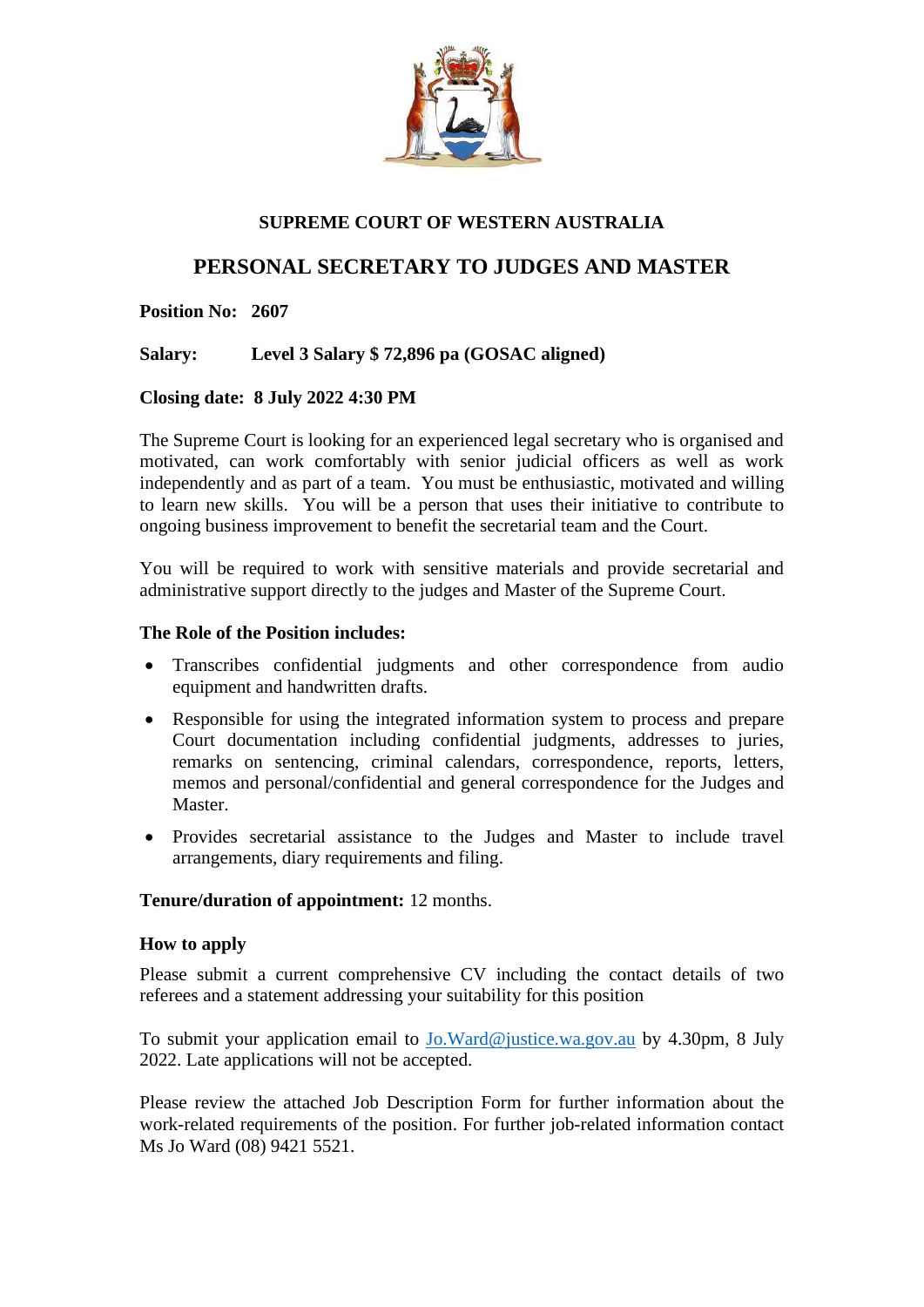

# **Chambers of the Judges and Masters Supreme Court of Western Australia**

# **PERSONAL SECRETARY Level 3 Job Description**

# **Description**

In the context of working with a small team of people within the Chambers of Judges and Master of the Supreme Court, this position requires the ability to be flexible, work collaboratively with others and perform well in a pressured and sensitive work environment. Respect for confidentiality is essential.

The key responsibilities of this position are to provide a full range of personal and secretarial services and administrative assistance to the Judges and Master of the Supreme Court.

#### **Outcomes**

- 1. Efficient and effective secretarial duties are performed within set timeframes and to the standard set by the Manager, Judicial Services.
- 2. Confidentiality is maintained in undertaking all work performed for the Judges and Master of the Supreme Court.
- 3. Legal documents, reports and correspondence are prepared accurately and in a timely manner.

#### **Location**

Supreme Court of Western Australia, Perth.

**Effective Date:** July 2019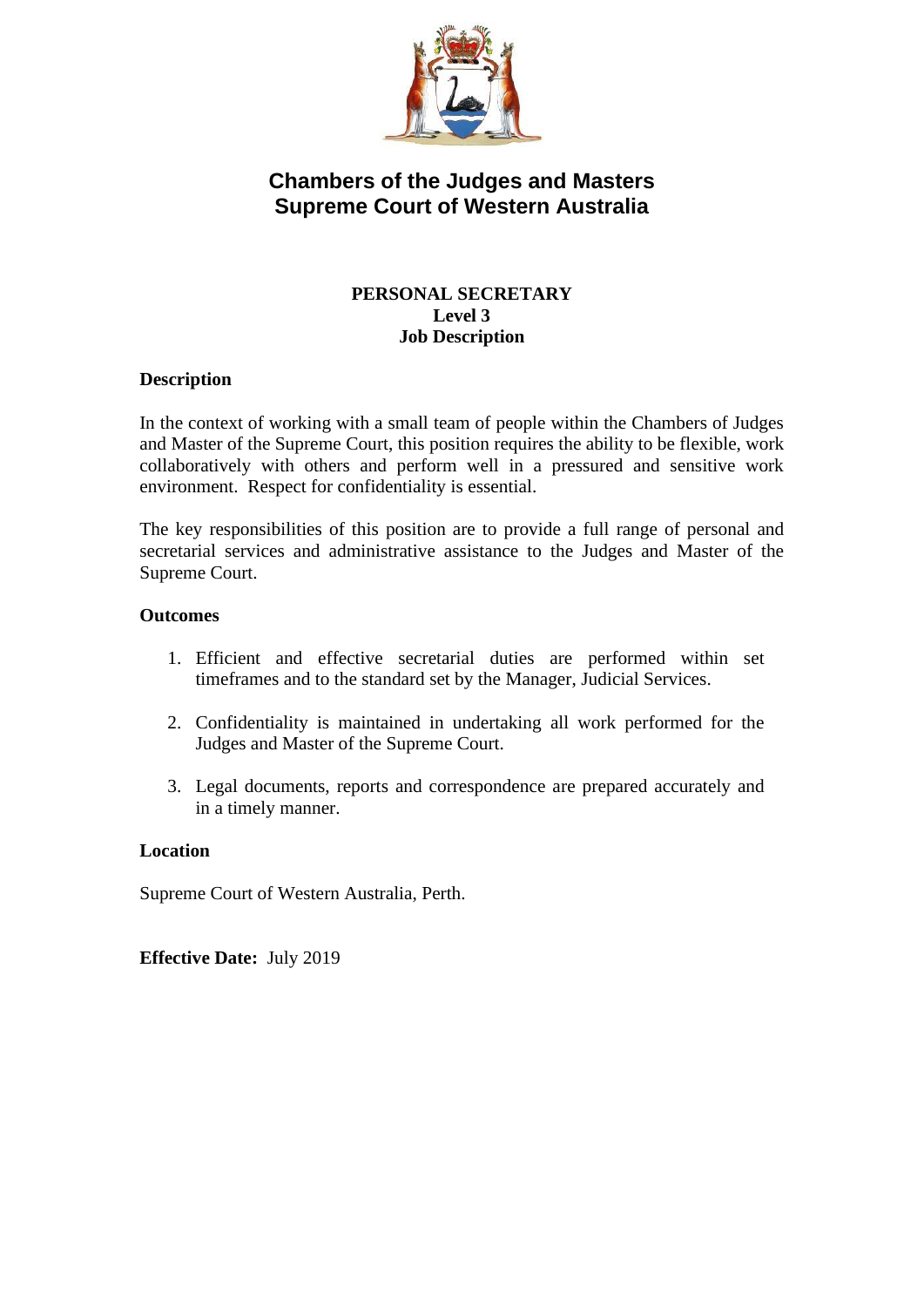# **PERSONAL SECRETARY Level 3**

#### **RESPONSIBILITIES**

Under the direction of the Manager, Judicial Services, undertakes the following secretarial and administrative responsibilities.

#### **SERVICE DELIVERY**

- Transcribes confidential judgments and other correspondence from audio equipment and handwritten drafts.
- Responsible for using the integrated information system to process and prepare Court documentation including confidential judgments, addresses to juries, remarks on sentencing, criminal calendars, correspondence, reports, letters, memos and personal/confidential and general correspondence for their Judicial Officers.
- Provides secretarial assistance to the judicial officers including, travel arrangements, diary requirements, filing of the Judicial Officers' personal filing, and act as Secretary for Judicial committees.
- Accesses and applies identified and appropriate information to achieve tasks and undertake document control and retrieval.

# **CUSTOMER SERVICE**

• Provides a high level of secretarial and administrative support to the Judicial Officers of the Supreme Court of Western Australia in a confidential, accurate and timely manner.

# **TEAMWORK**

- Participates constructively and positively within workplace teams to achieve tasks.
- Participates with the training and induction of new secretarial staff.
- Participates with the Associates and Orderlies to ensure a smooth running of the Judicial Officers' Chambers.
- Participates in the identification of and applies opportunities for continuous improvement within the team.

#### **POLICY AND PROCEDURES**

- Follows workplace policies and procedures to achieve tasks.
- Assists in developing and establishing procedures for information processing functions.

#### **CORPORATE CITIZENSHIP**

- Demonstrate high standards and practice of ethical conduct and behaviour as required under the Departments frameworks of Code of Conduct and Public Sector Code of Ethics.
- Demonstrate a commitment to the ethos of Equal Employment Opportunity principles through personal conduct and daily interaction with colleagues.
- Demonstrate commitment to the legislative obligations set out in the *Occupational Health and Safety Act* 1984.
- Take reasonable care to ensure their own safety and health, and that of others at work, and comply with the department's policies and any other direction given for their safety and health in the workplace.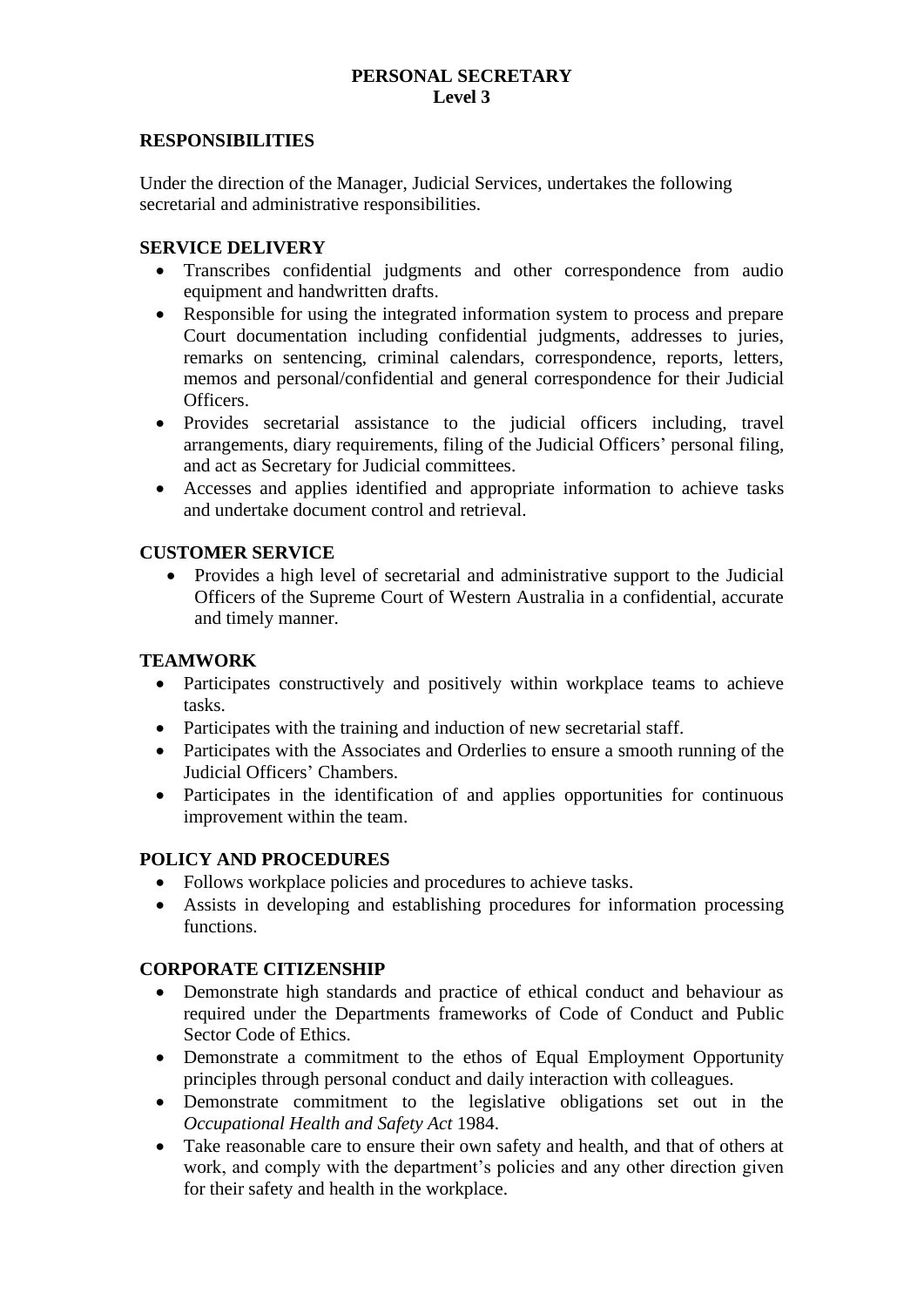# **WORK RELATED REQUIREMENTS**

## *In the context of the position, all of the work related requirements must be addressed.*

- 1. Well developed oral, written and interpersonal skills with an ability to deal with people at all levels.
- 2. High level word processing, keyboard and audio transcribing skills including attention to detail and accuracy.
- 3. Demonstrated organisation skills including the ability to prioritise and complete work within set timeframes.
- 4. Proven ability to work collaboratively in a small team environment.
- 5. Substantial secretarial experience in a legal environment including demonstrated knowledge of legal terminology and case citation.